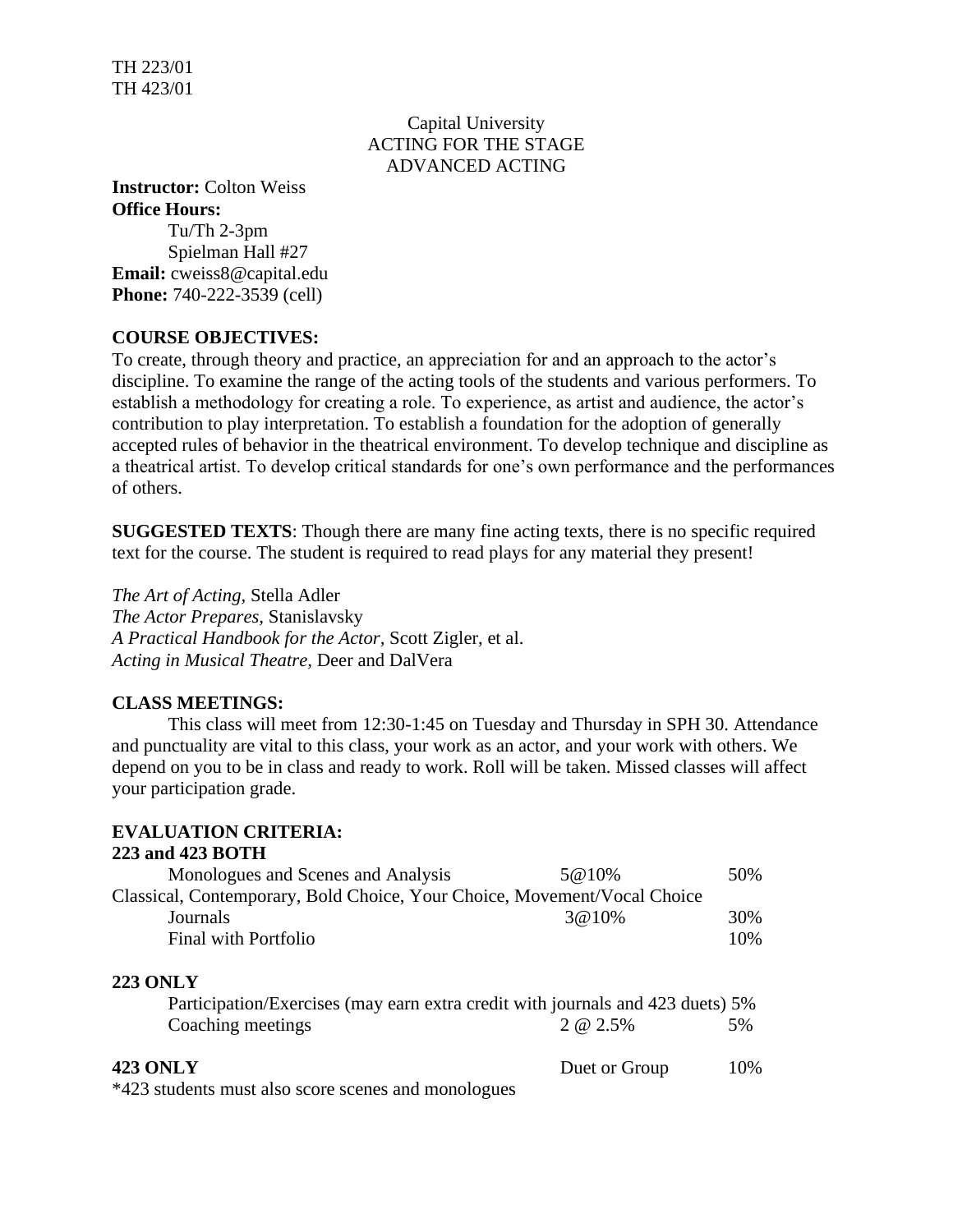## **Sign-Ups**

You must schedule times for each performance Lab and personal coaching NO LATER than the day before it occurs. I will post lists either in class or on my office door with available times.

| $100-90 A$ |                | <b>GRADING SCALE:</b><br>89-80 B | 79-70 C                                | 69-60 D                         | 59-F                                                   |
|------------|----------------|----------------------------------|----------------------------------------|---------------------------------|--------------------------------------------------------|
|            |                |                                  |                                        |                                 |                                                        |
|            | Date           | Day                              |                                        | Discussion/Assignment           |                                                        |
| August 20  |                | T                                | Orientation and Introduction-Auditions |                                 |                                                        |
|            | 22             | H                                |                                        |                                 | Stage fright/Criticism, Finding Material               |
|            | 27             | T                                |                                        | Scoring and Analysis            |                                                        |
|            | 29             | H                                |                                        | Using Scoring and Analysis      |                                                        |
| Sept       | $\mathfrak{Z}$ | T                                |                                        | Monologues (not graded)         |                                                        |
|            | 5              | H                                |                                        | Response                        |                                                        |
|            | 10             | T                                |                                        |                                 | Classical Acting/Heightened Text /Ian                  |
|            | 12             | H                                |                                        | <b>Classical COACHING</b>       |                                                        |
|            | 17             | $\mathbf T$                      |                                        | Presentation 1 (Classical)      |                                                        |
|            | 19             | H                                |                                        | Presentation 1 /Journal #1      |                                                        |
|            | 24             | T                                |                                        | Voice and Body & Imagination    |                                                        |
|            | 26             | H                                |                                        | <b>Character Choices</b>        |                                                        |
| Oct.       | $\mathbf{1}$   | T                                |                                        | Presentation 2 (Movement/Voice) |                                                        |
|            | 3              | H                                |                                        | Presentation 2                  |                                                        |
|            | 8              | T                                |                                        |                                 | What is 'the method' – connecting back to Stanislavsky |
|            | 10             | H                                |                                        |                                 | Working with Directors/Using the Stage                 |
|            | 15             | T                                |                                        |                                 | Presentation 3 (Contemporary or Bold)                  |
|            | 17             | H                                |                                        | Presentation 3 / Journal #2     |                                                        |
|            | 22             | T                                |                                        | Focus and Multi-tasking         |                                                        |
|            | 24             | H                                |                                        | <b>Working Scenes</b>           |                                                        |
|            |                |                                  |                                        |                                 |                                                        |
|            | 29             | T                                |                                        | Improv / Comedy                 |                                                        |
|            | 31             | H                                |                                        | Make-up/Special Skills          |                                                        |
| <b>Nov</b> | 5              | $\mathbf T$                      |                                        |                                 | Presentation 4 (Contemporary or Bold)                  |
|            | 7              | H                                |                                        | Presentation 4                  |                                                        |
|            | 12             | $\mathbf T$                      |                                        | Acting for Camera               |                                                        |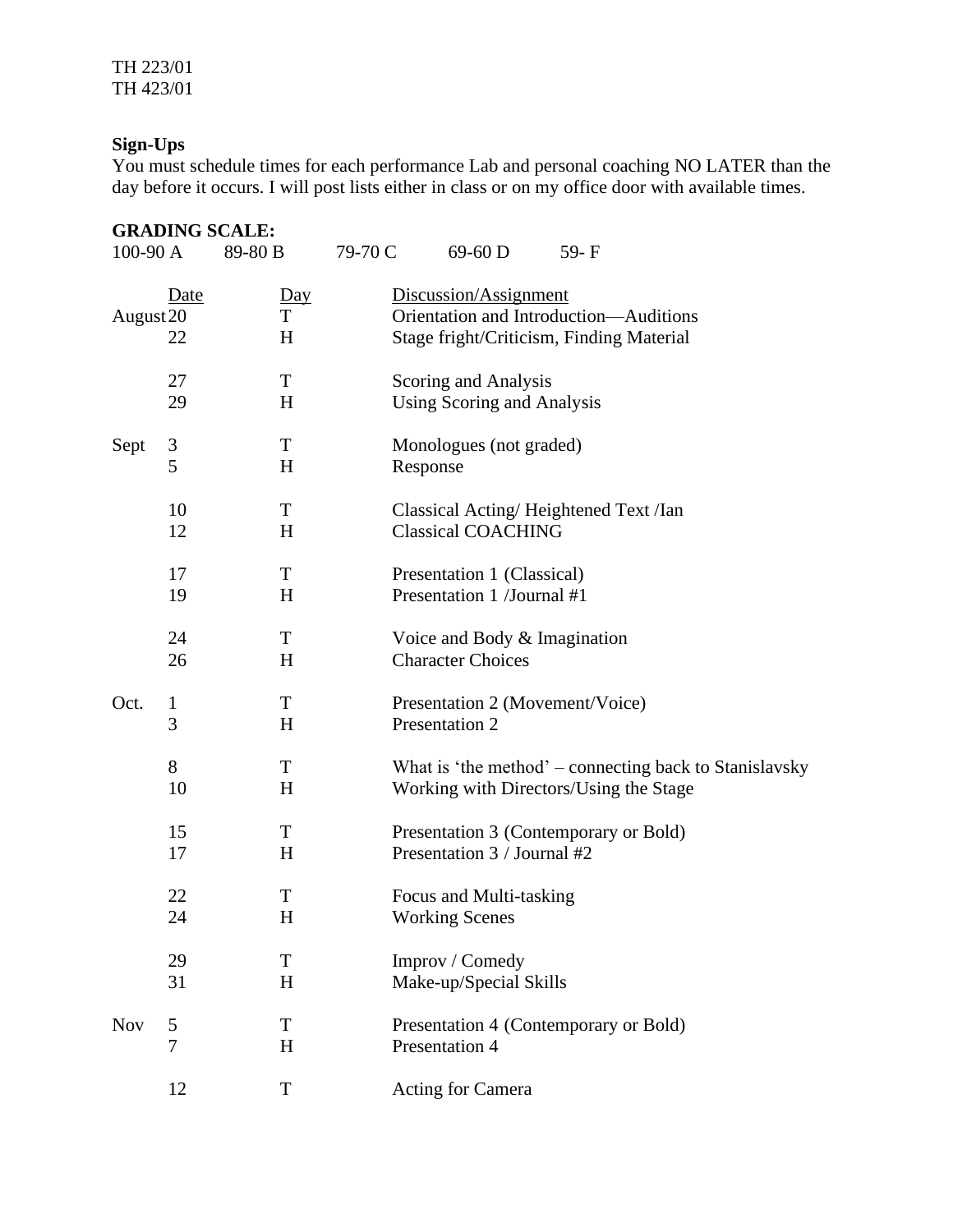| 14        | H | The Business – Unions, Agents, Headshots, Resumes           |
|-----------|---|-------------------------------------------------------------|
| 19<br>21  | H | Presentation 5 (Your Choice)<br>Presentation 5 / Journal #3 |
| -26<br>28 |   | Coaching / Make-up Day<br>THANKSGIVING BREAK                |

### **FINAL Monday December 2, 1-3pm (MANDATORY)**

You will bring a PORTFOLIO of monologues from the semester. I will choose a monologue for you to perform.

#### **Expectations**

The first monologue (Sept. 5) will not be graded and does not count towards your total. You may redo it for credit later on. All scene work and monologues MUST be memorized. This is basic. No PRESENTATION will be graded without the required paperwork (ANALYSIS-223, ANALYSIS and SCORING—423) Sample sheets will be shared later. Copy it and use for your assignments. Suggestions and direction will be given during coaching. You MUST provide a hard copy of the script that I can mark for coaching. Memorization is recommended for coaching, but not required.

A role in a University theatre/ Conservatory production may count as one presentation assignment. PAPERWORK is still required. (Only one role may be used for this.) I strongly recommend monologues and scene selections from published plays. (I am flexible, but NO self-written work.) To understand the character, it is vital to read the entire play. You may use these for journals.

**Assignments** are expected on time. If they are late, it will be reflected in the grade. Assignments and evaluation criteria will be explained as the semester progresses. Note where extra credit is possible. Any student requiring accommodations for taking notes or participating in exercises or performance should make arrangements as early as possible by discussing the needs with me. All written assignments will be typed unless you are instructed otherwise. (This includes the analysis.) Good writing is expected for all assignments. Multi-page assignments should be stapled and organized before you hand them in or points may be deducted.

Cell phones, headsets, and laptops (gadgets in general) must be turned off in class. Food and beverages are allowed within reason.

Be aware of issues of academic integrity (a good thing) and plagiarism (not so good). University policies governing drop dates, penalties, plagiarism, incompletes, and academic integrity will be observed.

**Journals** – Should include reactions to all plays and material you have worked on up to that points. Not a plot summary or review. Focus on characters that interest you. Why do they interest you? How would you play them? Why would you be right (or not) for the role? Use what we discuss!!! Go deep. Three required.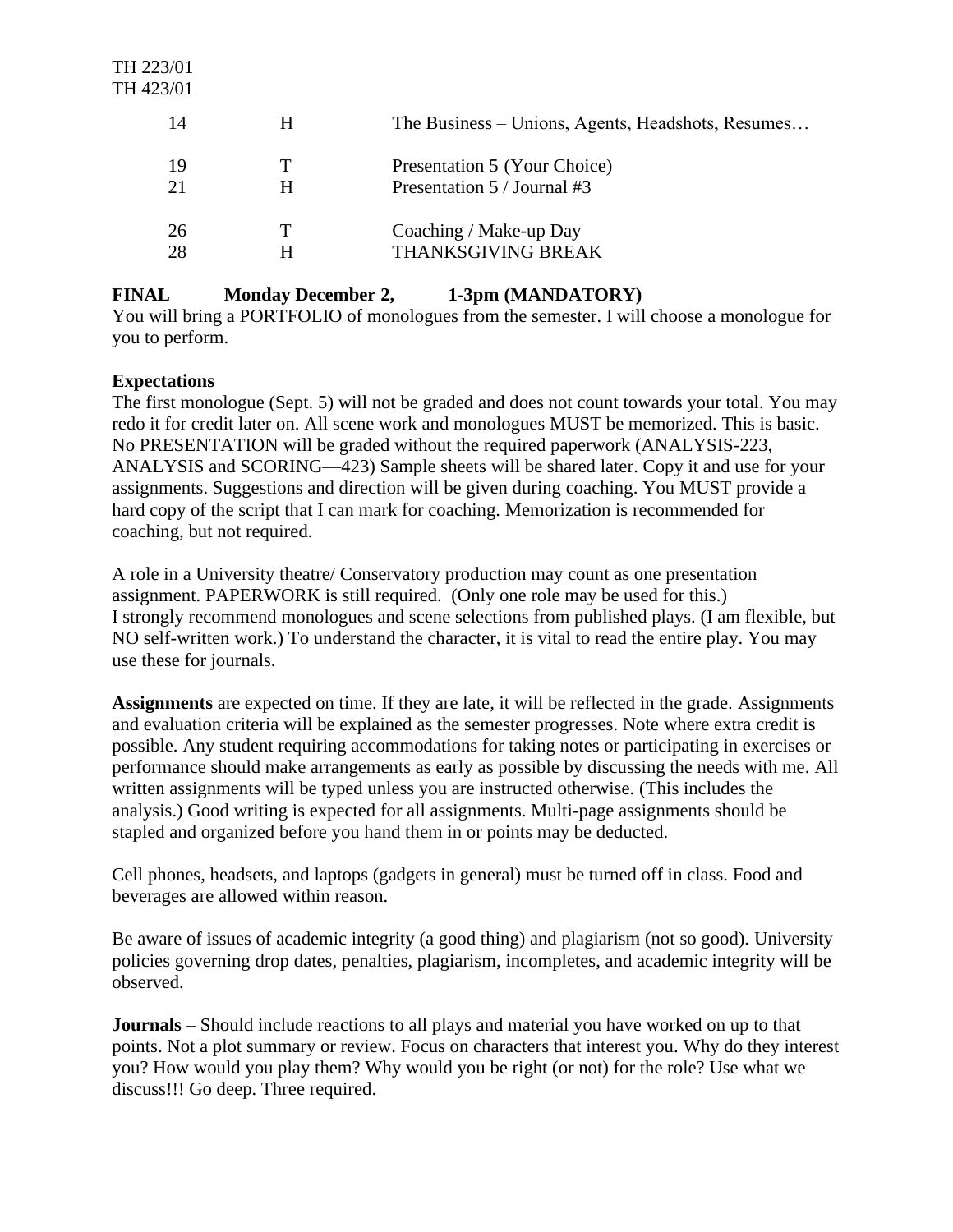**Character Analysis** - study, copy, and use the attached sheet. BE SPECIFIC. Think deeply. Use it to inform your work! (The syllabus is available on ILearn)

If you are not satisfied with a grade, you may redo the piece. You must do new paperwork and hand in the earlier paperwork and grade sheet. You may present a song (with recorded accompaniment) for one of your monologues. You will be evaluated on the acting of the song. It MUST be in English. Basic musicianship will be considered.

**Goals and Grades:** The purpose of this class is to enhance your appreciation and skills in the theatre and/or performance situation. For some, this class serves as general enrichment while for others it meets a specific objective. In either case, you are evaluated on the work you present and on my observations of your work in class/lab. Your grades come from your work, your improvement, and the generally accepted standards of educational theatre.

#### **Class Format**

Class will be a mixture of lecture, performance, viewings, exercises, and discussion. Ask questions. Raise new ideas. Attendance is expected. You are responsible for notes and materials you may miss.

**Attendance Policy.** You have **ONE** absence to use any way you like. After that, an absence must be excused. Otherwise, each non-excused absence will count as one letter grade. An excused absence involves a school activity with a note from the sponsor, a health emergency with a note of verification (the Campus health center does not provide such notes), or a family emergency with a note of verification. (A note from you does not constitute verification.) A phone call or e-mail from you does not excuse an absence. If you are late twice, that equals one absence.

### **BULLETIN DESCRIPTION:**

**TH 223 -** This course includes basic performance and rehearsal techniques for the actor in which different forms of oral and written discourse are stressed. This involves practice in exercises and scene work, and studies in character development and physical/vocal work. It also includes examination of the historical development of the role of actor and of theories of acting. Students will engage in classroom performance/critique of scenes.

**TH 423** - This course is a continuation of the work started in TH 223 with special emphasis given to advanced scene work, styles of acting, advanced character development, and audition techniques.

### **Department of Communication Learning Goal:**

Goal 1: Prepare and deliver an effective public presentation that includes a clear message, coherent pattern, and needed supporting materials.

**Goal 2**: Demonstrate the ability to analyze critically a communication event or artifact from a theoretical perspective.

**Goal 3**: Demonstrate competence in a specific communication context.

## **STATEMENT OF INSTITUTIONAL POLICY:**

University policies governing drop dates, penalties, plagiarism, and academic integrity, as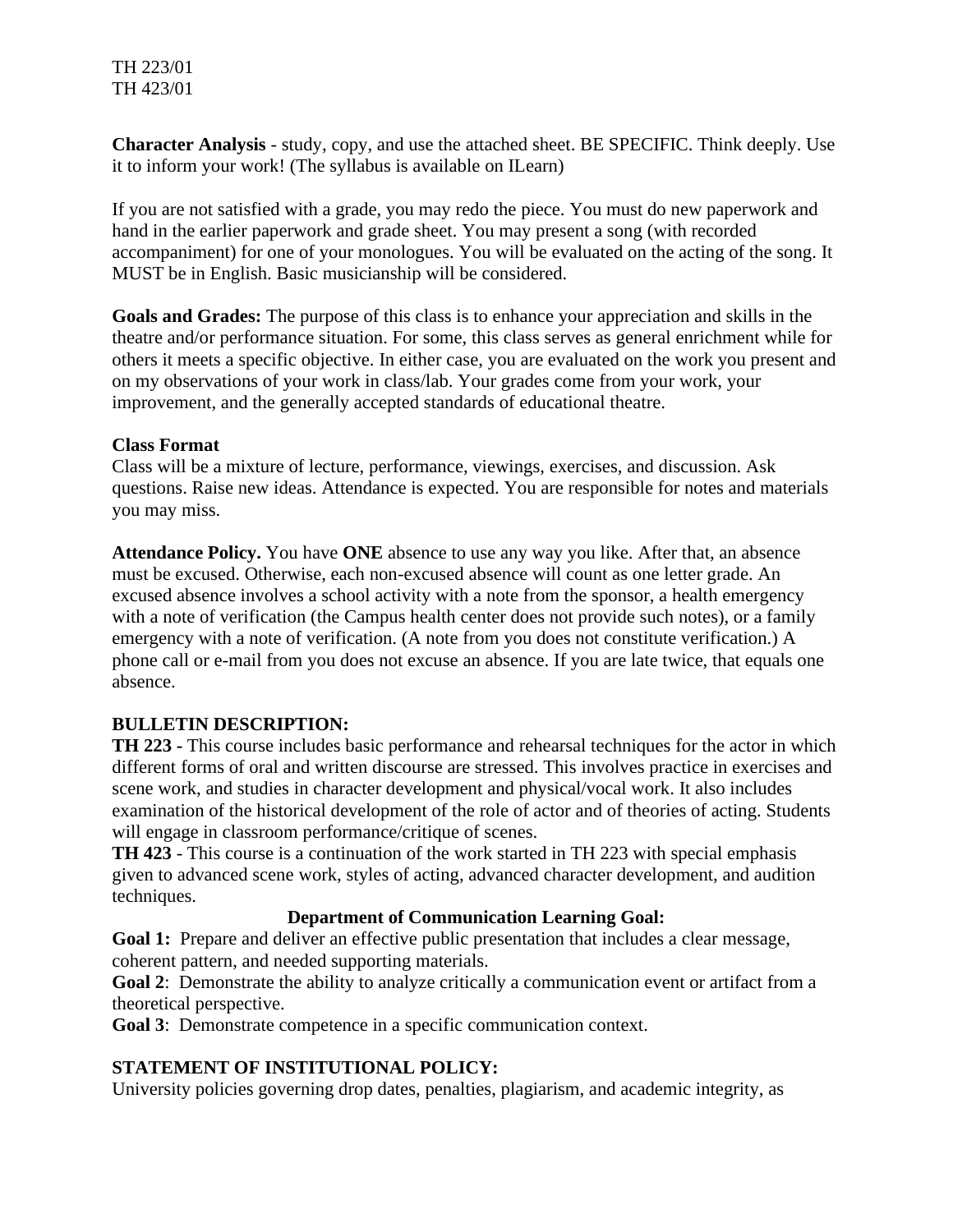detailed in the university bulletin, student handbook(s), and/or undergraduate time schedule, will be observed.

## **CAPITAL UNIVERSITY RESOURCES:**

Services at The Office of Academic Success: Academic Success provides valuable support services and resources for students as they study and work to meet their academic goals. Regular drop-in and appointment hours are available for the Math, Science, and Writing Centers. Students can schedule an appointment ahead of time by calling Academic Success at 236-6327, sending a request through [https://tutortrac.capital.edu/TracWeb40/Default.html,](https://tutortrac.capital.edu/TracWeb40/Default.html) or stopping by the Academic Success location on the second floor of Blackmore Library. A wide range of subject area tutoring is also available; consult the *Tutor Yellow Pages* (available in the Academic Success office and on the Academic Success website at <http://www.capital.edu/Academic-Success/> to find a tutor for a particular course. In addition, online eTutoring [\(www.etutoring.org\)](https://webmail.capital.edu/owa/redir.aspx?C=f8jKBRzYLk-9B3VcrTJLvFBM-z52ZtAIt_9wfwpK5QP6zL8DWBb8_Y23GZBf-y53LWK8niobNuE.&URL=http%3a%2f%2fwww.etutoring.org) is available in accounting, anatomy/physiology, biology, chemistry, math, physics, statistics, and writing. Students can also contact Academic Success to schedule individualized study strategies consultations or peer academic advising sessions. For additional information about Academic Success programs and services, contact Director Bruce Epps at [bepps@capital.edu](https://webmail.capital.edu/owa/redir.aspx?C=f8jKBRzYLk-9B3VcrTJLvFBM-z52ZtAIt_9wfwpK5QP6zL8DWBb8_Y23GZBf-y53LWK8niobNuE.&URL=mailto%3abepps%40capital.edu) or 236-6461.

Disability Services in Center for Health and Wellness: Capital University welcomes students with disabilities to be an integral part of the educational community. The University's Office of Disability Services offers an array of accommodations and support services to ensure equal educational opportunities for eligible students with disabilities. Students may request accommodations by providing documentation of their disability to the Disability Services Coordinator. Faculty, students, and the Coordinator for Disability Services work as a team to facilitate appropriate services for students with disabilities. The Disability Services office is located in the Center for Health and Wellness in the Kline Building. Students interested in further information are encouraged to contact Disability Services Coordinator, Dr. Jennifer Speakman at 236-7127 or [jspeakman@capital.edu.](mailto:jspeakman@capital.edu) This syllabus is available in alternate formats upon request.

## **CAPITAL UNIVERSITY ABSENCE POLICY:**

If a student misses a class due to a scheduled, university-approved event, such an absence is considered approved. Permissible events include musical or theater performances, academic conferences, and athletic competitions, but do not include practices, rehearsals, or attendance a university-approved events in which the student is not a participant. Generally, students should be permitted to make up any scheduled assignments, quizzes, or exams for university-approved absences. However, when students miss unique in-class learning experiences, faculty may require appropriate substitute assignments. If a student fails to provide adequate notice to the instructor in advance of an approved absence, the instructor may consider the absence unexcused. Students bear the ultimate responsibility for all missed class material.

### **ACADEMIC INTEGRITY**:

Cheating in any form will not be tolerated. See the Student Handbook (section on Code of Student Conduct and Academic Integrity 2015 – 2016, at